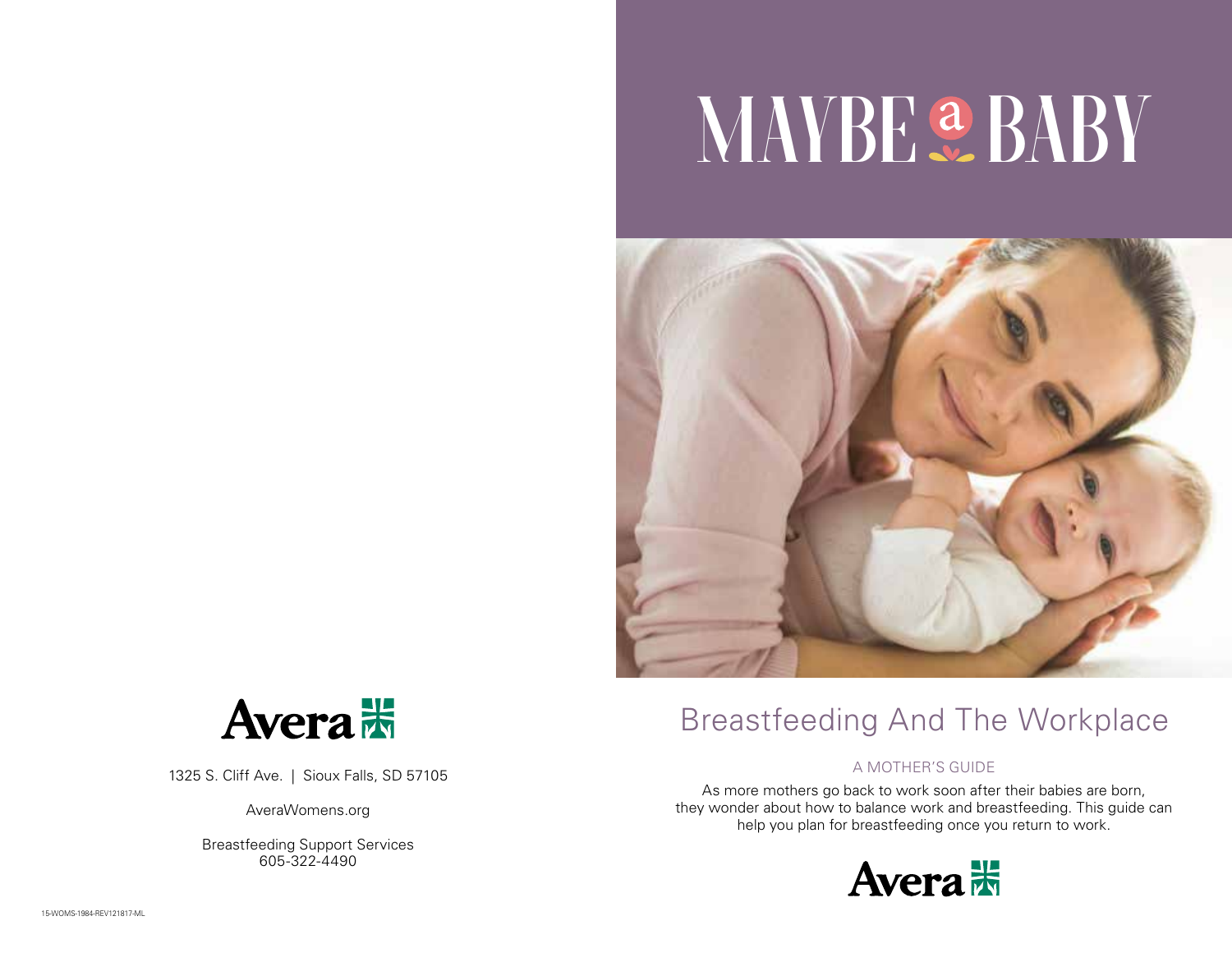# Explore your options during your pregnancy

Learn about your company's maternity leave policies, figure out how long you will be out, and if it will be with or without pay after the baby is born.

- The older the baby is when you return, the less you will need to pump your milk during the day.
- Learn if you can go back on a part-time or flex-time schedule or if there is a job-sharing plan. This way you don't have to work as many hours at first and can gradually get used to being back.

Ask what arrangements your company has made to accommodate the new federal provisions for expressing breastmilk during the workday. Provisions include:

- Flexible time during the day
- A clean, private and quiet place
- A place to store your breastmilk

Talk to other breastfeeding working moms to see what they did. Consider a support group at work.

## Look at your current job and see how breastfeeding can fit in.

• Look for times in your current schedule that could be used for nursing or pumping, like morning or afternoon breaks and lunchtimes. See if your employer will let you work earlier or later so you can have longer breaks during the day.

Find a place at work to nurse or express your milk.

- If the baby will be at an on-site or nearby child care center, you may be able to go and nurse during the day. Your child care provider also may be able to bring the baby to you on your breaks.
- Use a "Do Not Disturb" sign to help ensure privacy.

Give your employer feedback. Let your supervisor know your satisfaction and dissatisfaction with the system, and encourage him or her to keep helping you.

# Other Tips

Many areas in your life will change when you have a new baby. Learning to breastfeed and work are part of those changes. Once a routine is established it will get easier. Don't be too hard on yourself – give yourself and your family time to settle into your new life.

Give yourself time to rest. Consider a nap when you get home. Get other family members or friends to make meals, clean house or do laundry. Cut down on your activities and things that do not need to get done. You and your baby are most important – let other people help take care of you.

If you have questions or problems with breastfeeding after you go back to work, call Avera McKennan Breastfeeding Support Services at 605-322-4490 for help.

If you want to learn more, read "Of Cradles and Careers: A Guide to Reshaping Your Job to Include a Baby In Your Life," by Kaye Lowman, or "The Working Woman's Guide to Breastfeeding," by Nancy Dana and Anne Price. They may be available at your local bookstore or library.

The period of time you will be breastfeeding is short compared to your entire working career. The long-term benefits of a healthy and happy child are worth the short-term extra effort for you and your employer.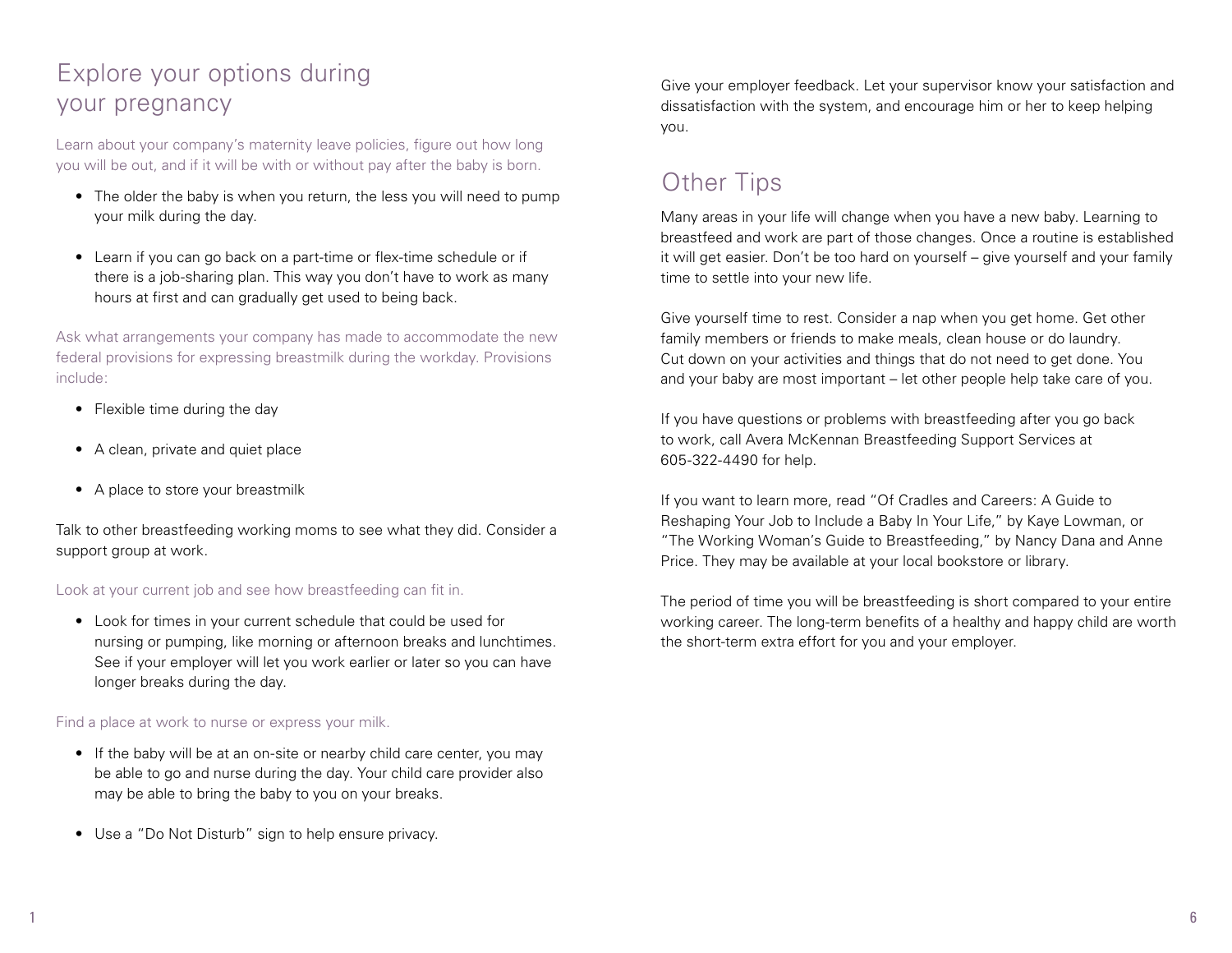# Breastfeeding when you return to work

Try to go back to work mid-week or late in the week. Keep a light schedule or work shorter hours if possible. This will make you less tired and less worried about being away from your baby.

Get up a little early so you can nurse the baby (even if you both are still sleepy). Then the baby will be happy while you get ready for the day. Try to nurse again just before you leave home or when dropping the baby off at the child care provider.

Express your breastmilk on your "usual" schedule. Have pictures of your baby, a blanket or a toy to remind you of your baby. This can help you relax and make it easier to express milk.

Store breastmilk in small amounts, 2 to 4 ounces, for a young baby. Label the bottle with the baby's name and the date so the child care provider knows who the milk is for and how fresh it is. It might be convenient to run a sheet of labels on your computer and then just add the date and time. Fresh milk should be stored within six hours and used within seven days.

Wear two-piece outfits to make pumping or nursing easier. If you leak milk, try to express more often, use nursing pads inside your bra or press gently against your nipples to stop the leak. Wear clothing with a pattern, a sweater or a jacket to hide leak marks.

Nurse again when you pick the baby up from the child care provider or when you get home. Relaxing together for the first 30 minutes can refresh you and keep your baby happy.

Breastfeed when you're with the baby to keep up your milk supply – mornings, evenings and weekends.

Drink plenty of fluids like water and juice during the day. Limit caffeine drinks like coffee, tea or colas to two drinks a day.

As your baby gets older and starts eating other foods, you may not need to pump as often during the day.

- You will want a place that is quiet, private, clean and has a comfortable chair. This could be a private office, storeroom, women's lounge, health service office or athletic facility. A nearby sink is very useful.
- All companies with more than 50 employees must accommodate breastfeeding mothers with a specific place set aside for pumping and/or feeding an infant. Ask the personnel manager or health nurse for arrangements in your company.

## Plan a way to store your milk.

- Keep the bottles of milk in the employee refrigerator. Put them in a box or container labeled with your name. This will protect the milk from spilling, getting lost or being thrown out.
- Use ice packs with a small cooler, ice chest or thermos to store your breastmilk in your locker or other safe storage area.

Discuss your ideas and plans with your employer before you have your baby.

- See how well they fit with your employer's policies.
- If your employer doesn't have a policy, see if your plan is acceptable given the current work environment.
- Remind your employer of the long-term benefits of breastfeeding compared with your short-term needs to keep pumping.

Some moms find it impossible to arrange a system for nursing or expressing during the day. These moms nurse when they are at home with the baby and have the child care provider give formula during the day.